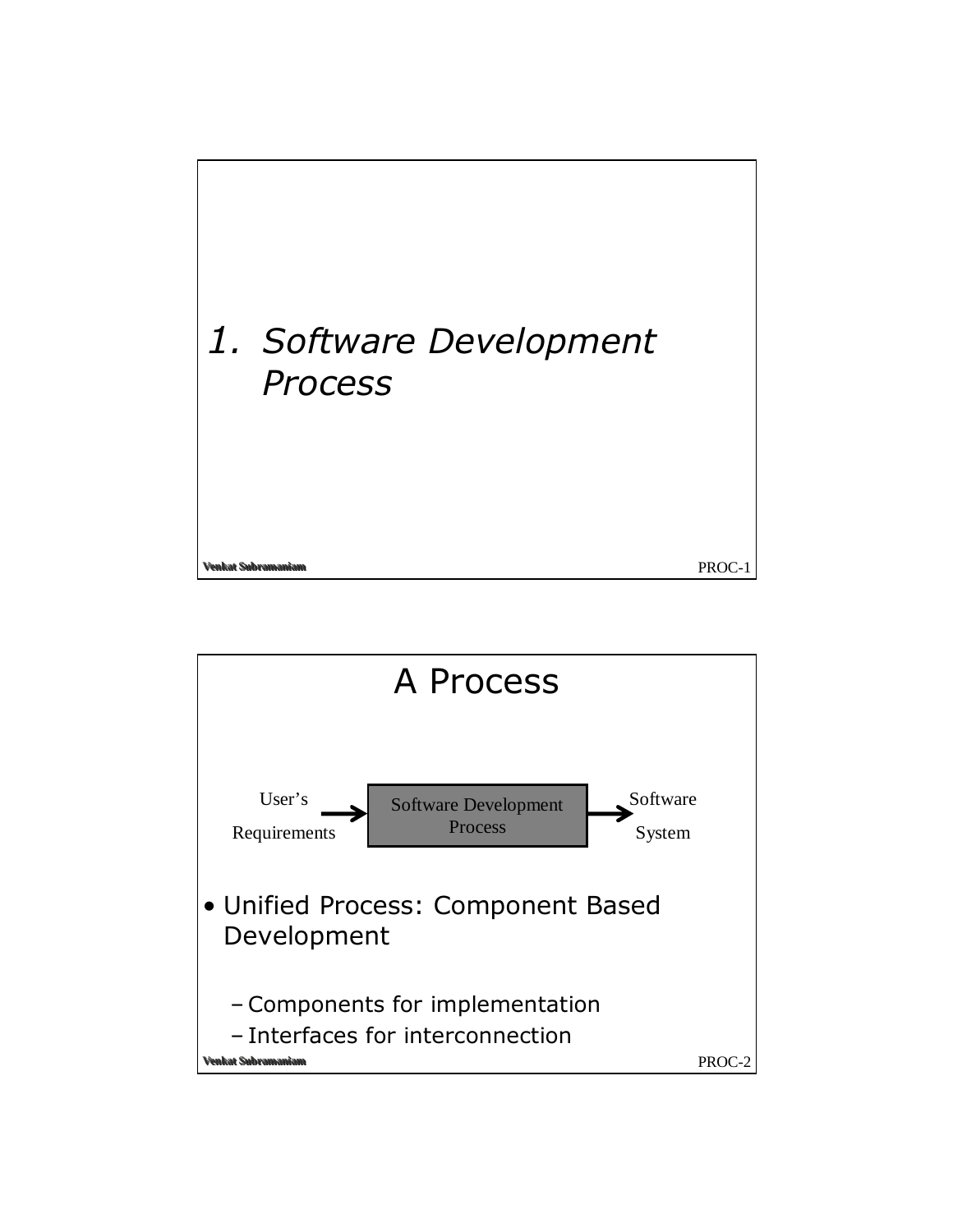

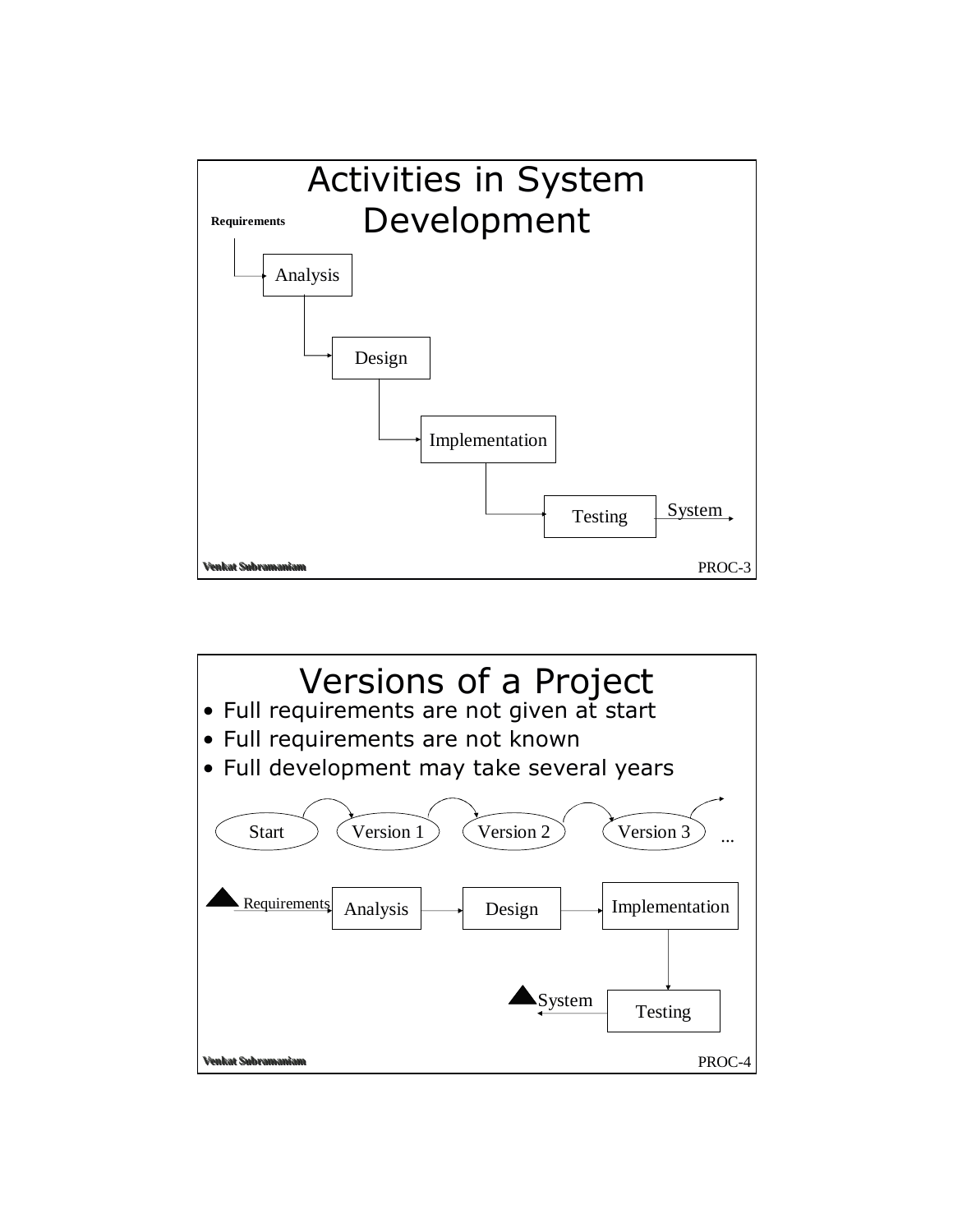

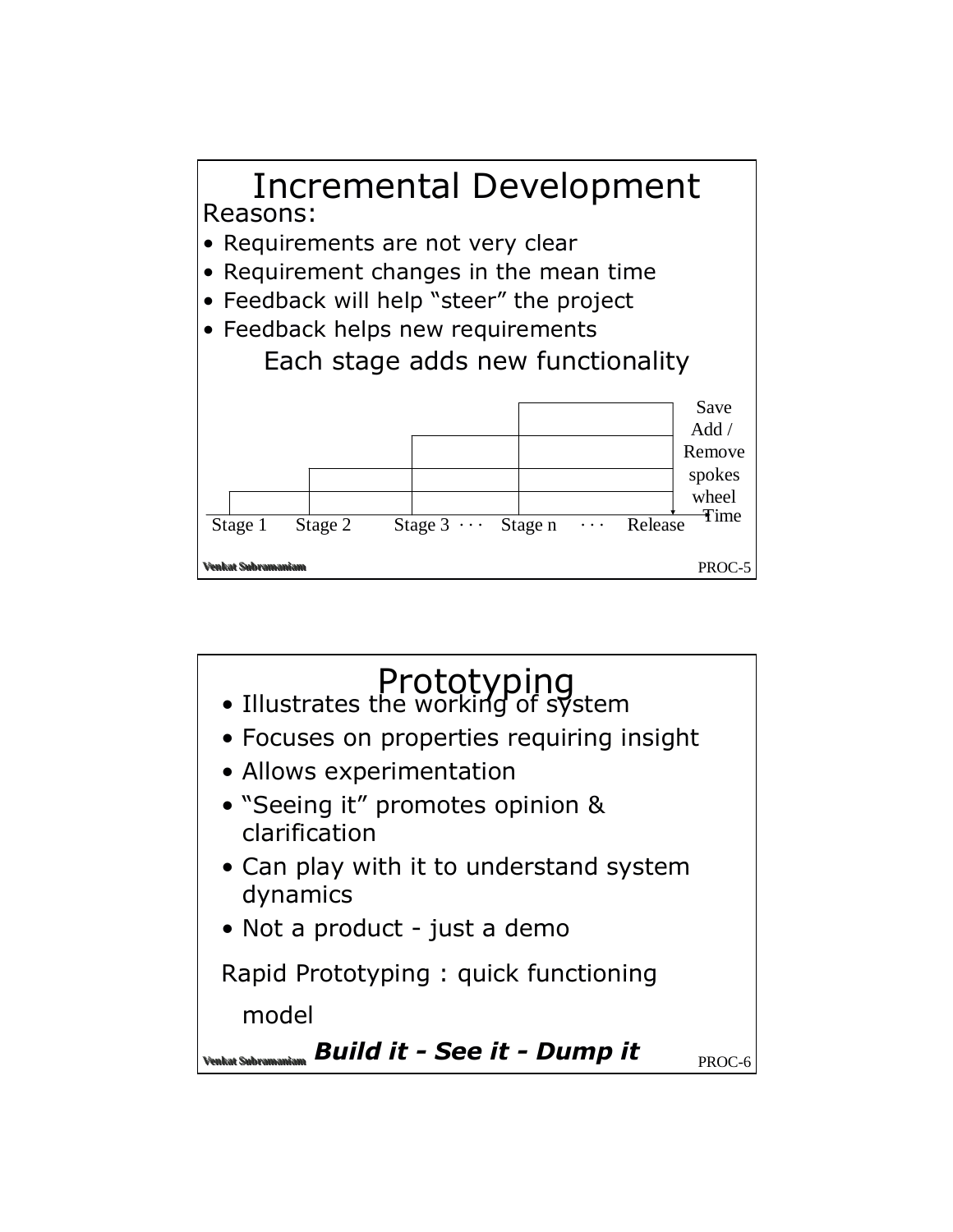

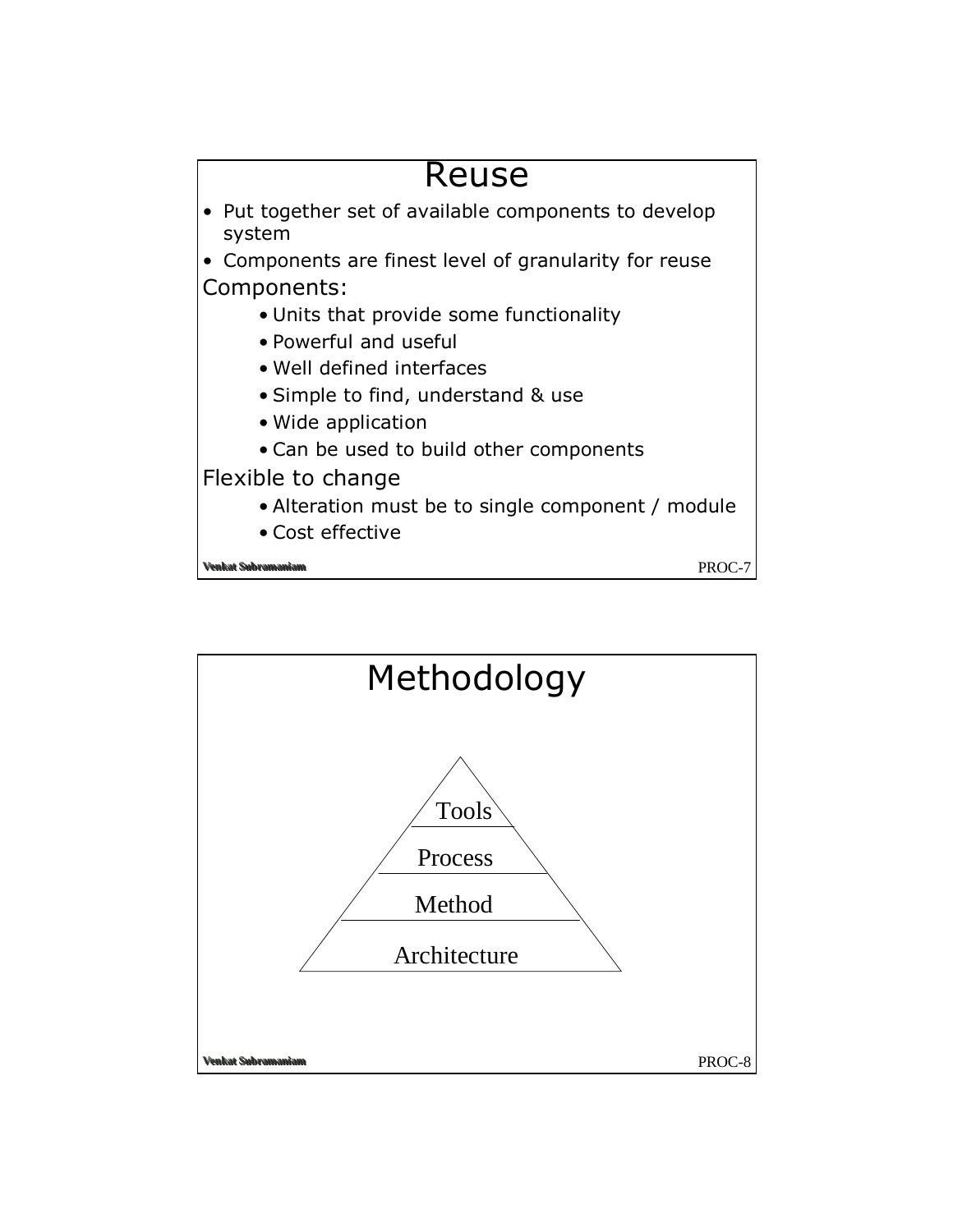## Architecture, Method, Process & Tool Architecture: • Types of model that can be built and characteristic of each model . What makes the components? Method: • Sequence of Steps to realize the goal

- . Based on the underlying architecture
- Simplifies development for a given architecture

at Subramani

PROC-9

## Architecture, Method, Process & Tool

Process:

- Scaling up of the Method
- Industrialization of a Method
- Activities for the entire lifetime of a product
- Must be specialized into other processes

Tools:

- Computer aided Systems Engineering (CASE)
- Provides automation for documentation
- Effective to communicate
- Easy to flow from one activity to another
- Improves productivity

**enkat Suhram** 

PROC-10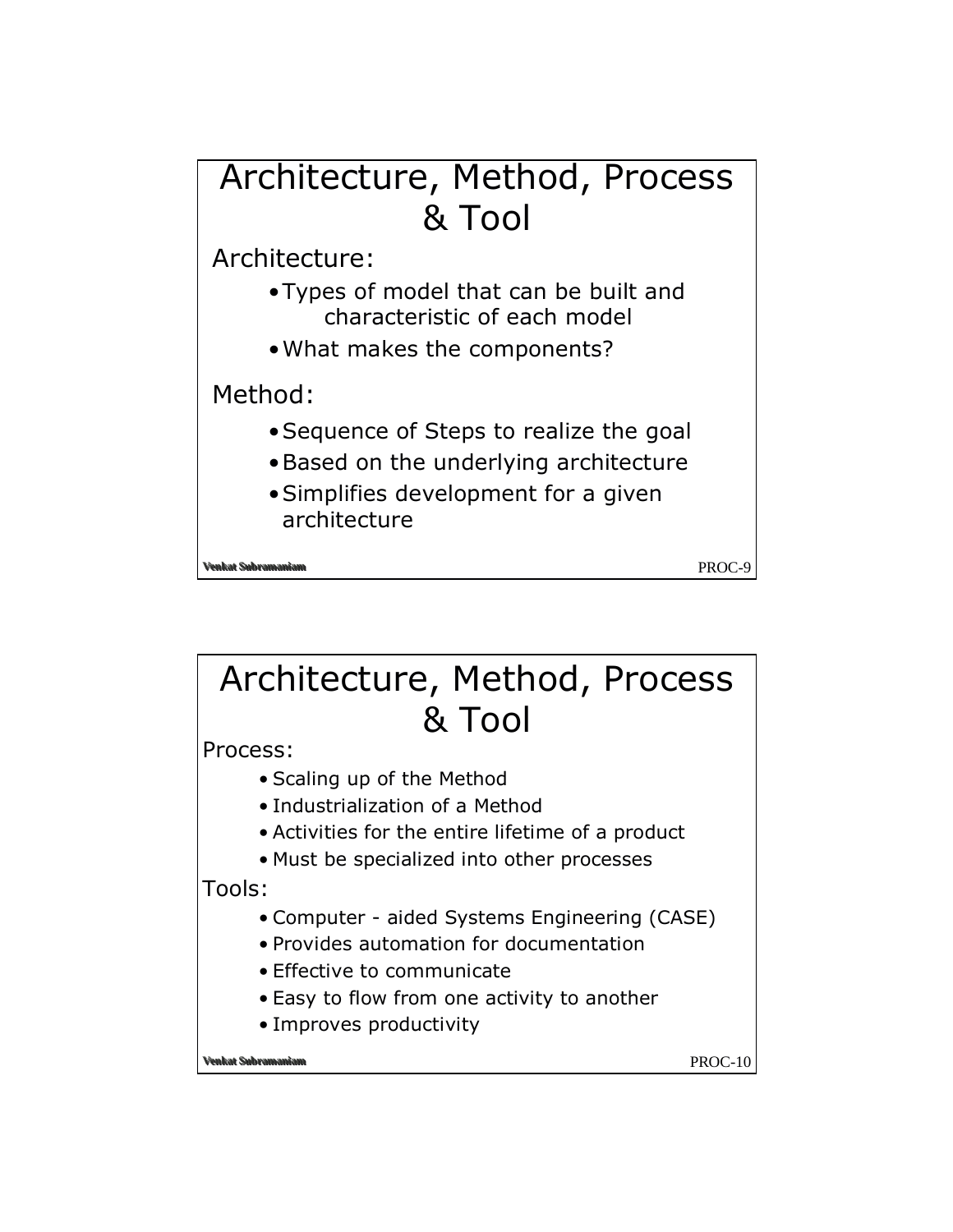

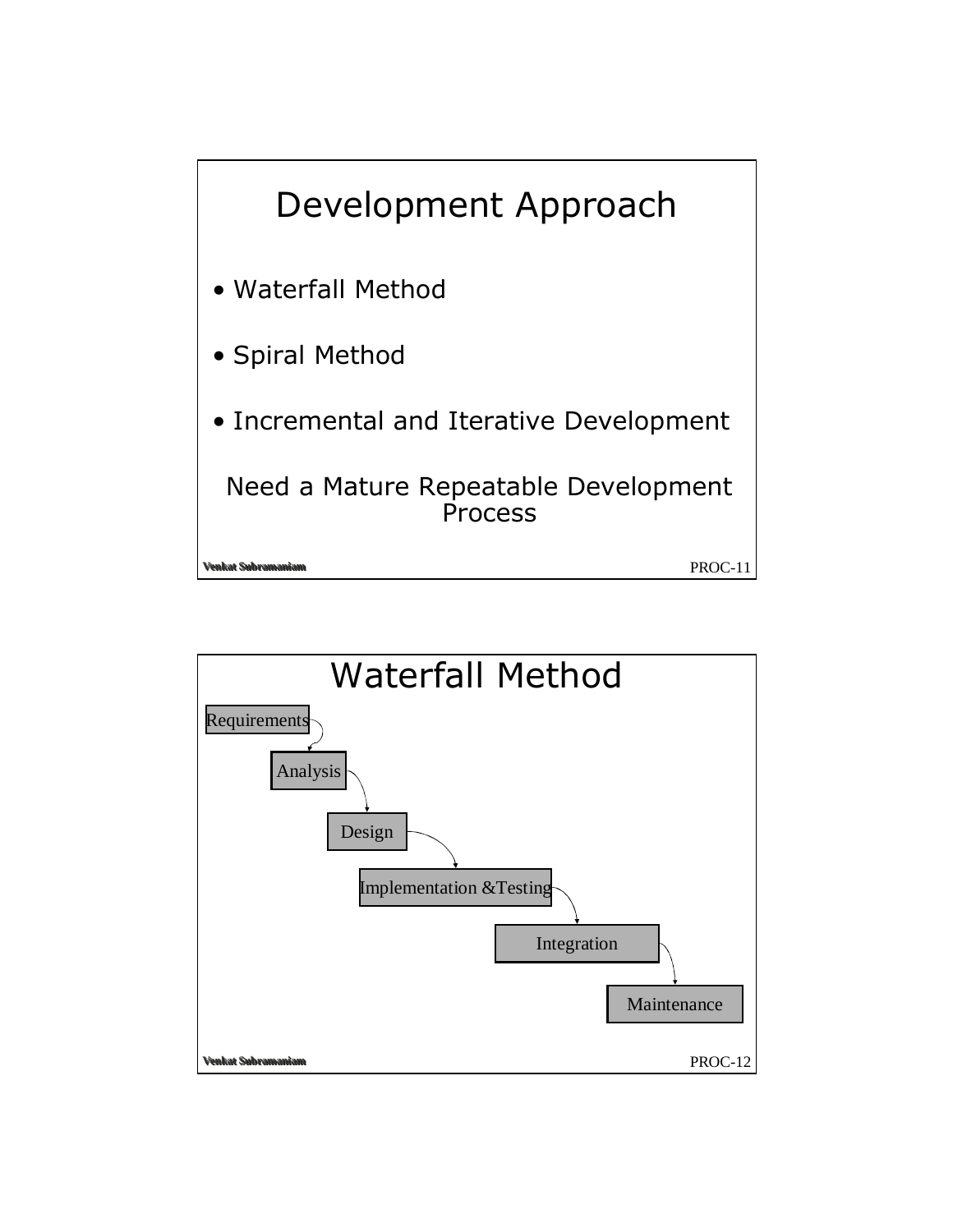

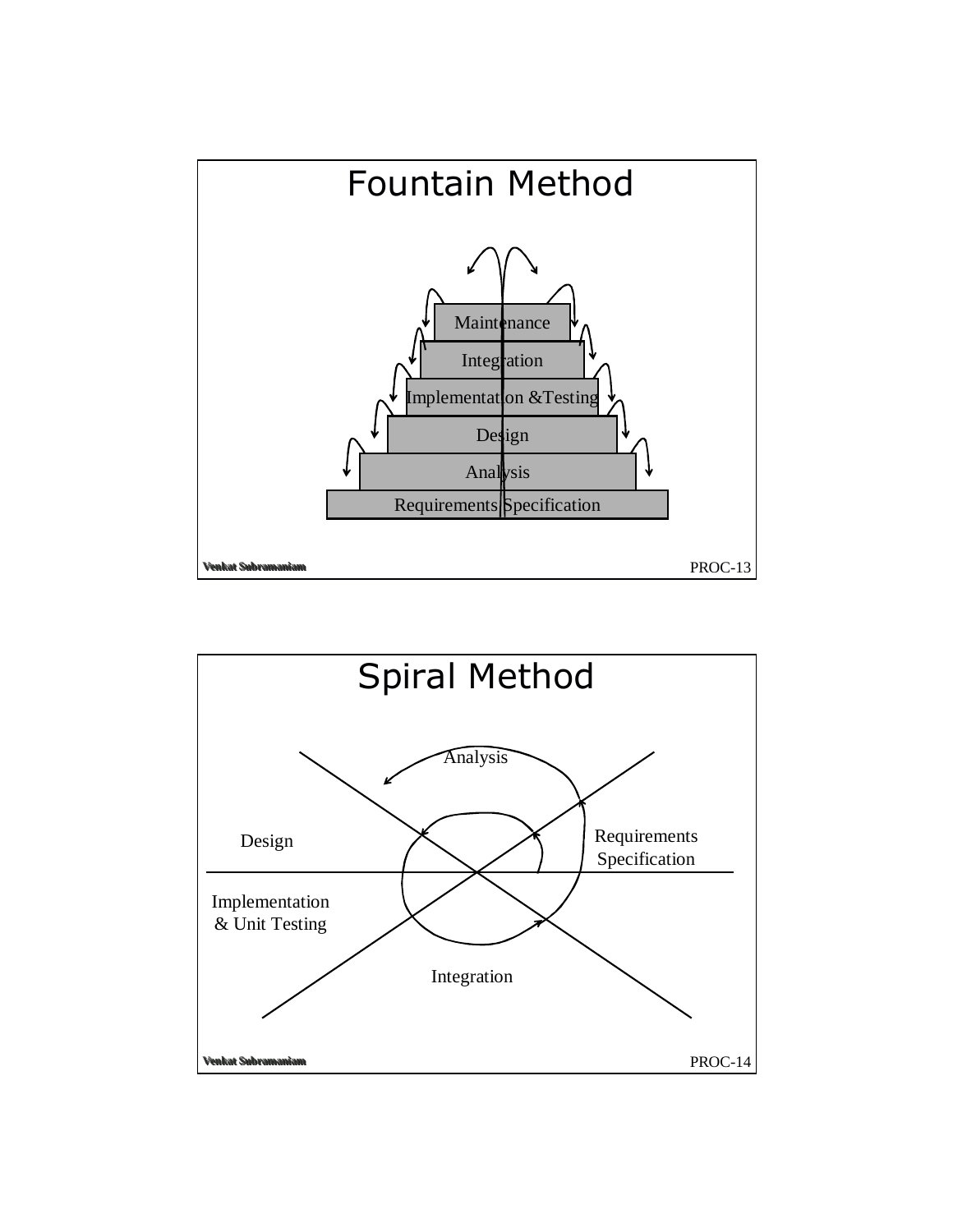

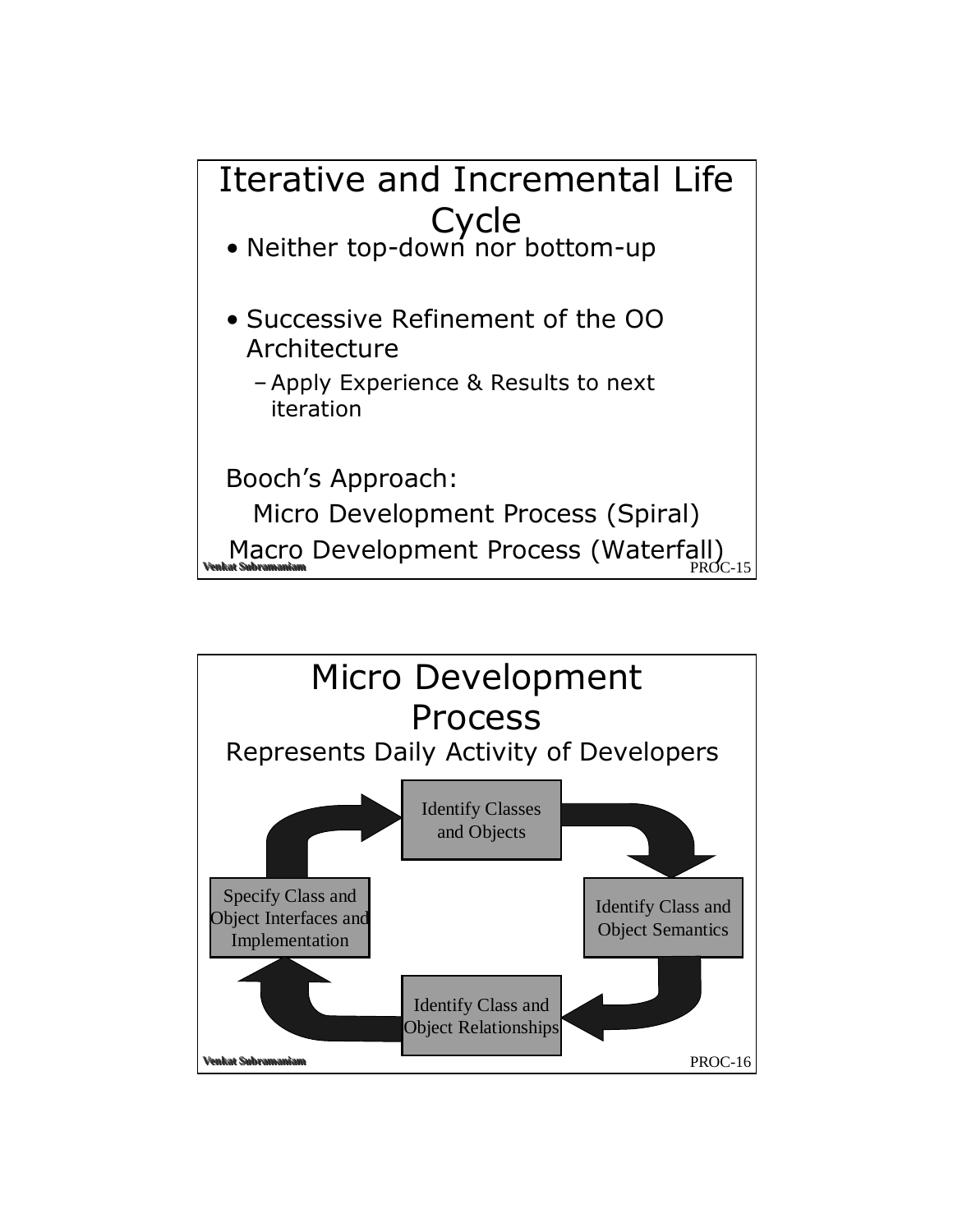

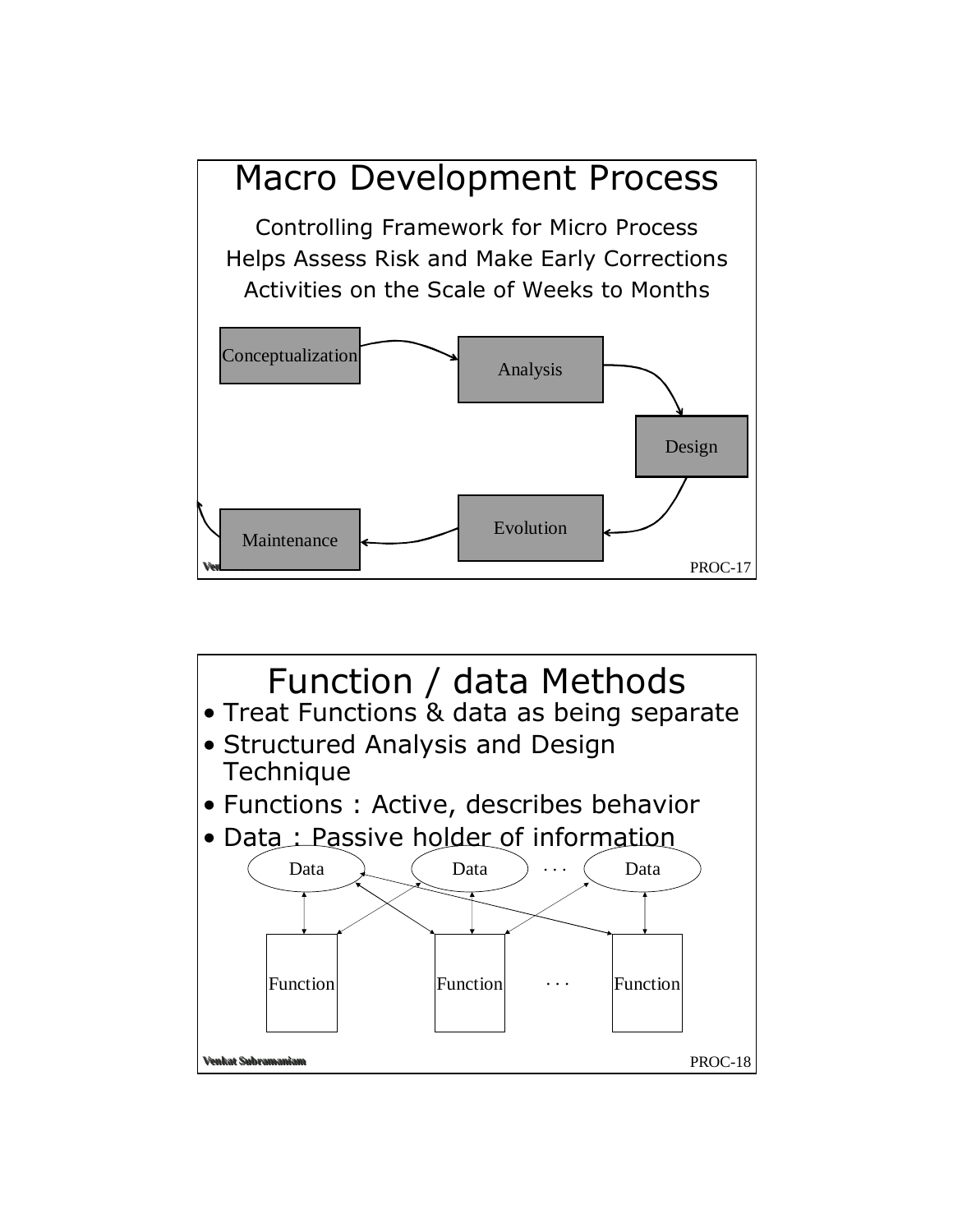

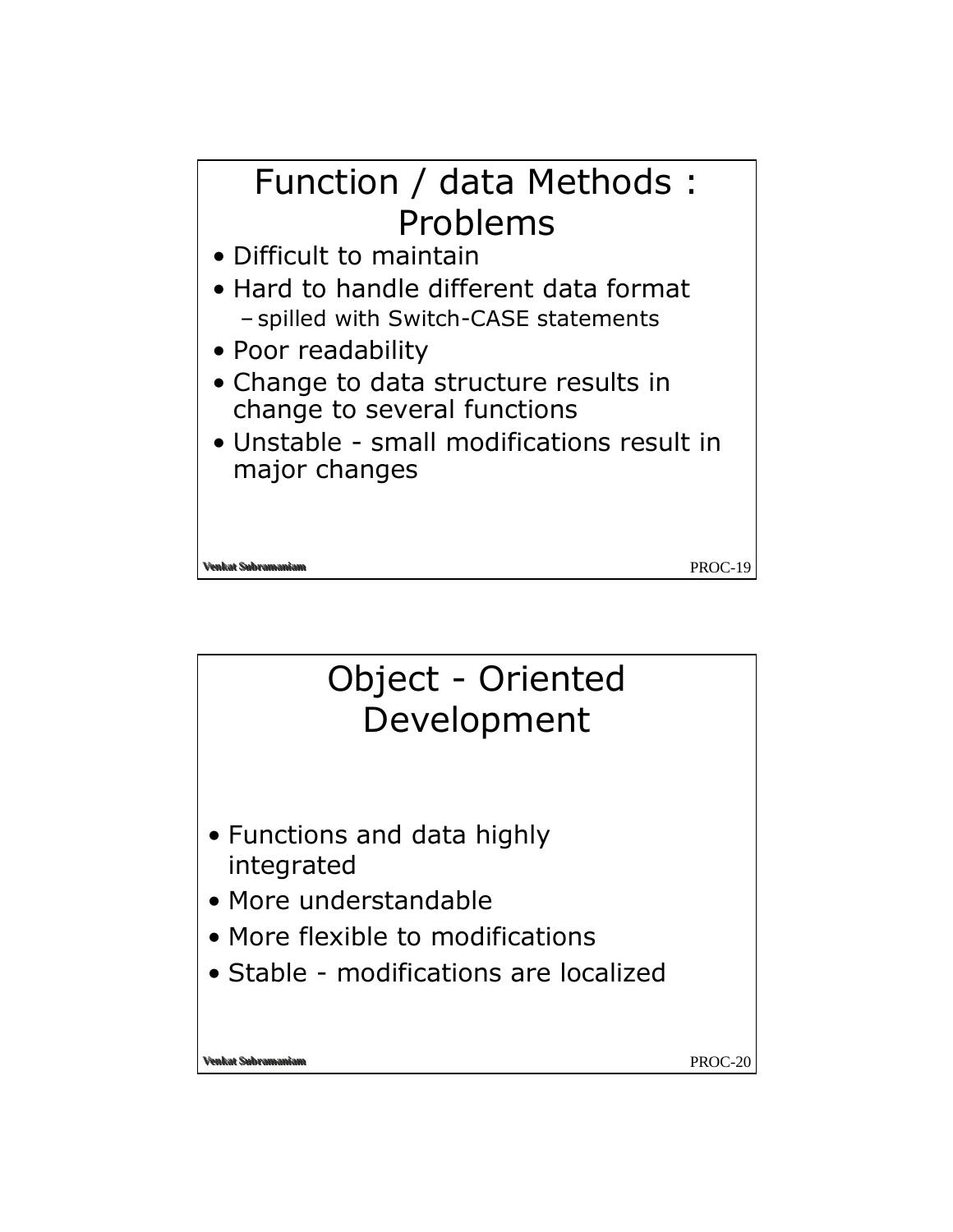![](_page_10_Figure_0.jpeg)

![](_page_10_Figure_1.jpeg)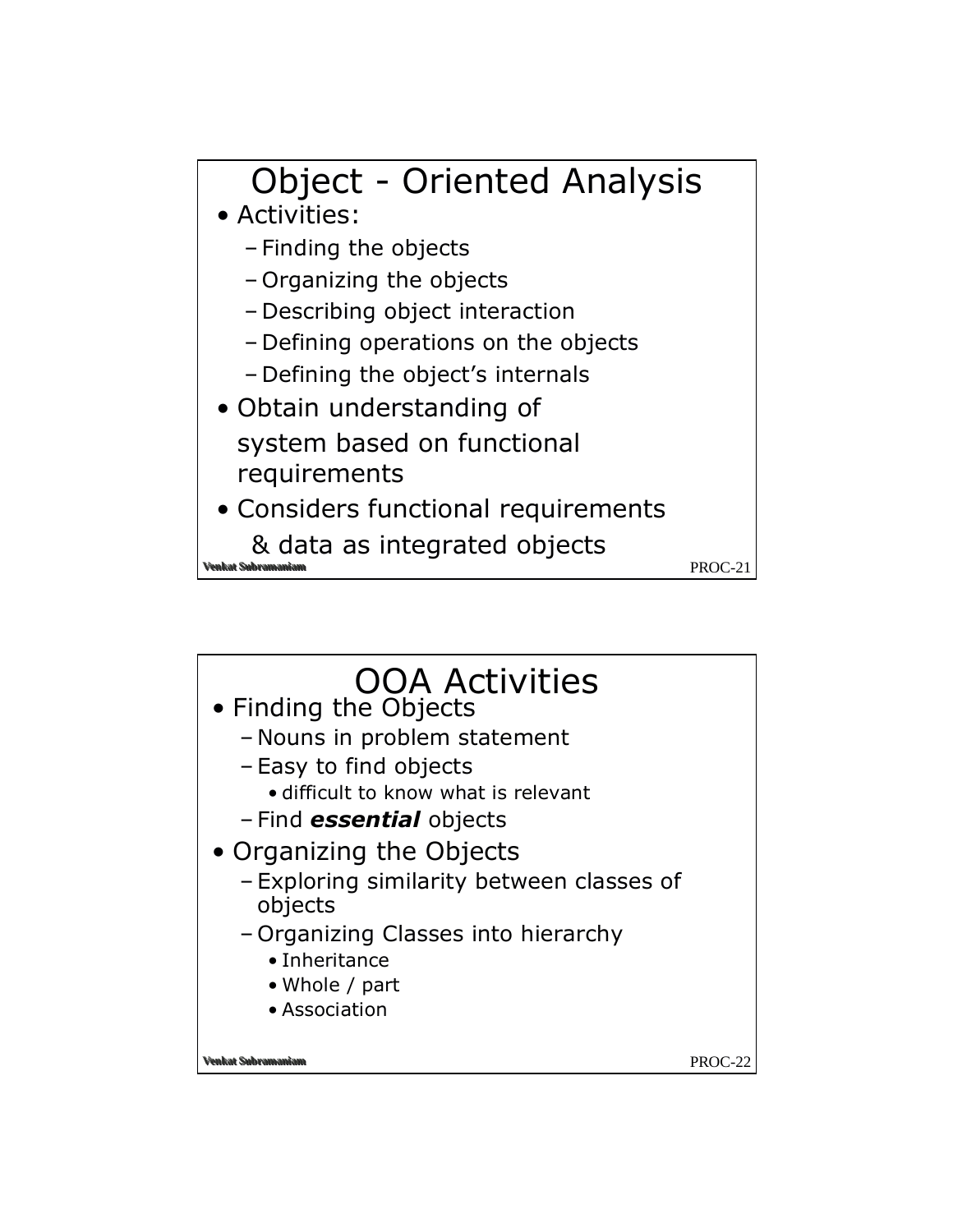![](_page_11_Figure_0.jpeg)

## OO Design & Implementation

• Analysis model Designed

& Implemented

- Take care of restrictive demands
	- memory, response time, etc.
- Traceability of Objects
- Create & use Components

enkat Suhramaniar

PROC-24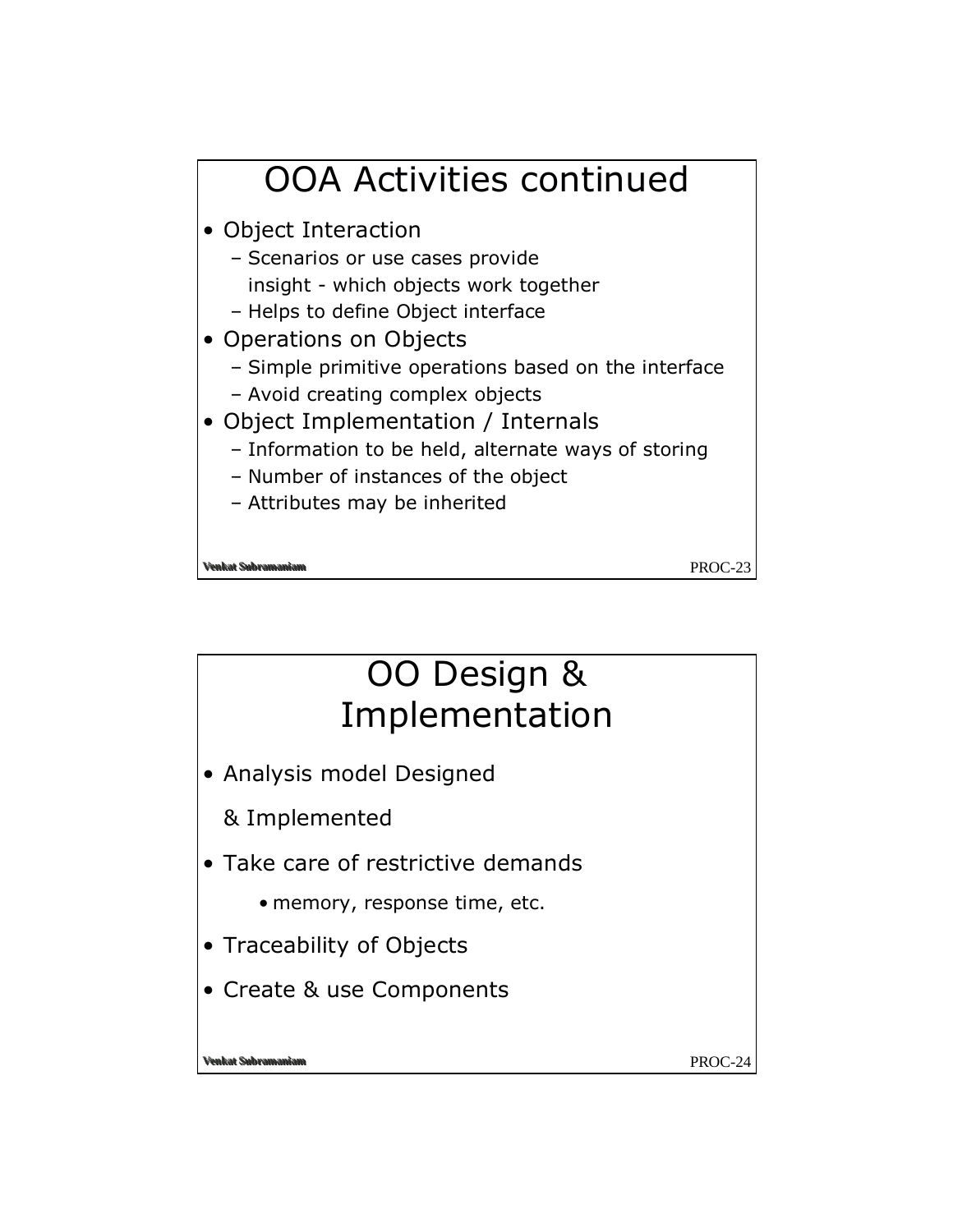![](_page_12_Figure_0.jpeg)

![](_page_12_Figure_1.jpeg)